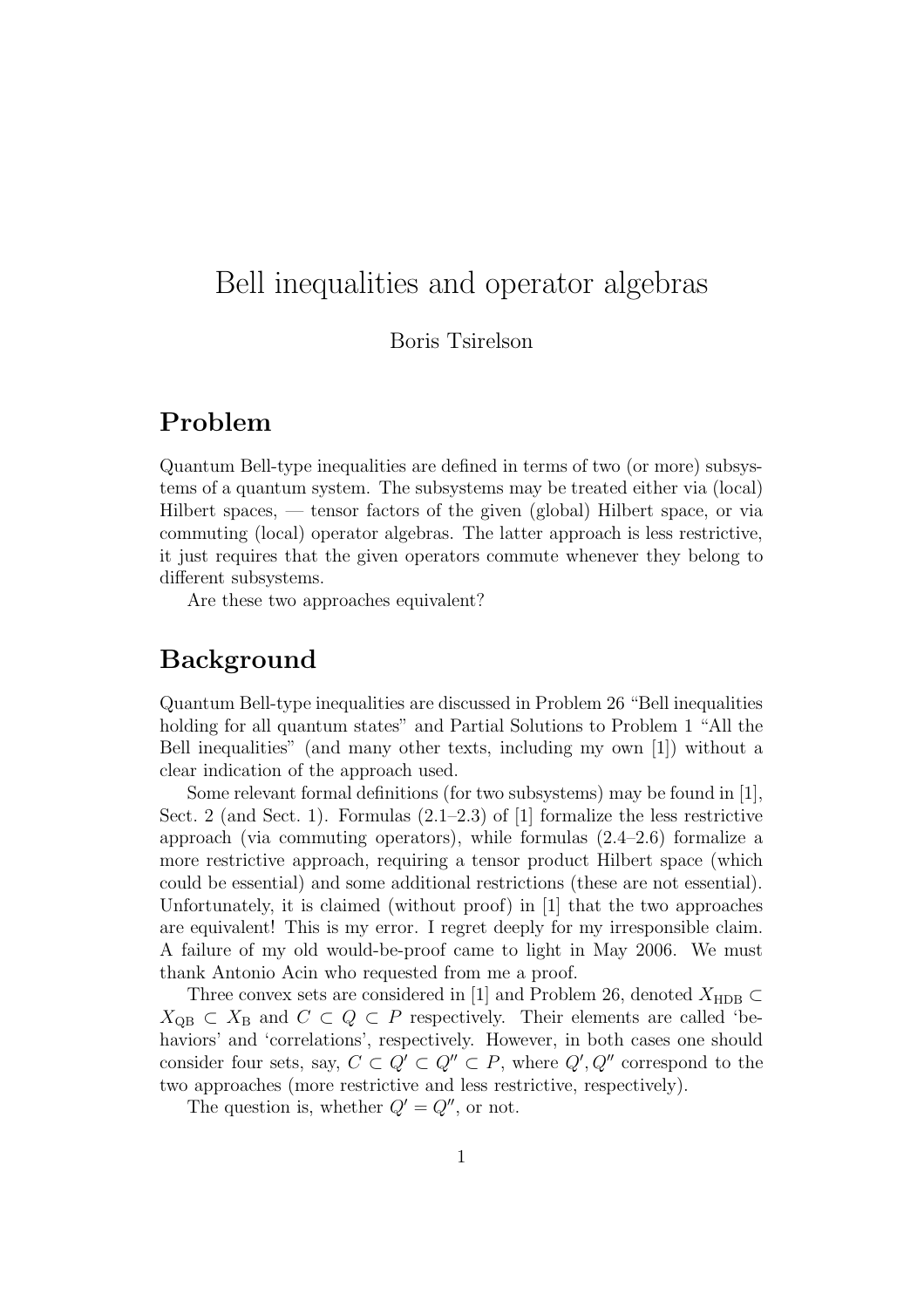If  $Q' \neq Q''$  then another (even more important) question arises naturally: is  $Q'$  dense in  $Q''$ , or not?

If  $Q'$  is essentially different from  $Q''$  (that is, not dense) then we should decide, which one is more relevant to physics. I believe that  $Q'$  is. Here is why. In physics we deal not just with commuting operators, but with operators belonging to local algebras corresponding to disjoint domains (on a positive distance). True, it is usually believed that local algebras are type III factors. But it is also usually believed that they are separated by type I factors, provided that the domains are disjoint. (This is called "F property" or "funnel property" in the local quantum field theory.) And type I factors mean a tensor product Hilbert space.

Still another question appears if  $Q' \neq Q''$ : which properties of operator algebras are discerned by  $Q$ ? One may introduce  $Q_{\text{I}}, Q_{\text{II}}, Q_{\text{III}}$  for type I, II, III factors, then  $Q_{\rm I} = Q'$ , but what about  $Q_{\rm II}$ ,  $Q_{\rm III}$ ? Are they equal?

### Partial Results

If the given (global) Hilbert space  $H$  is finite-dimensional and only two subsystems are dealt with, then the two approaches are equivalent. Proof (sketch). The given operators of the first subsystem generate an operator algebra  $\mathcal{A}_1$ . Its center decomposes H into the direct sum  $H_1 \oplus \cdots \oplus H_n$  of subspaces (sectors)  $H_k$ . On each sector,  $A_1$  boils down to a factor. Thus,  $H_k = H'_k \otimes H''_k$  and

$$
H = H'_1 \otimes H''_1 \oplus \cdots \oplus H'_n \otimes H''_n.
$$

It remains to embed H into  $H' \otimes H''$  where

$$
H'=H'_1\oplus\cdots\oplus H'_n, \quad H''=H''_1\oplus\cdots\oplus H''_n.
$$

#### Remarks

Three decades ago some mathematicians told me that quantum Bell-type inequalities belong to physics, not mathematics, because they are not related to the advanced mathematical theory of operator algebras (classification etc). What now?

If you wonder, where to find commuting operators that do not fit into the tensor product paradigm, here is a candidature. Consider the free group G with (say) two generators a, b. (Elements of G are like this:  $b^3a^{-2}ba\overline{b}^{-2}a$ .) The countable group G acts on the Hilbert space  $H = l_2(G)$  (of all square